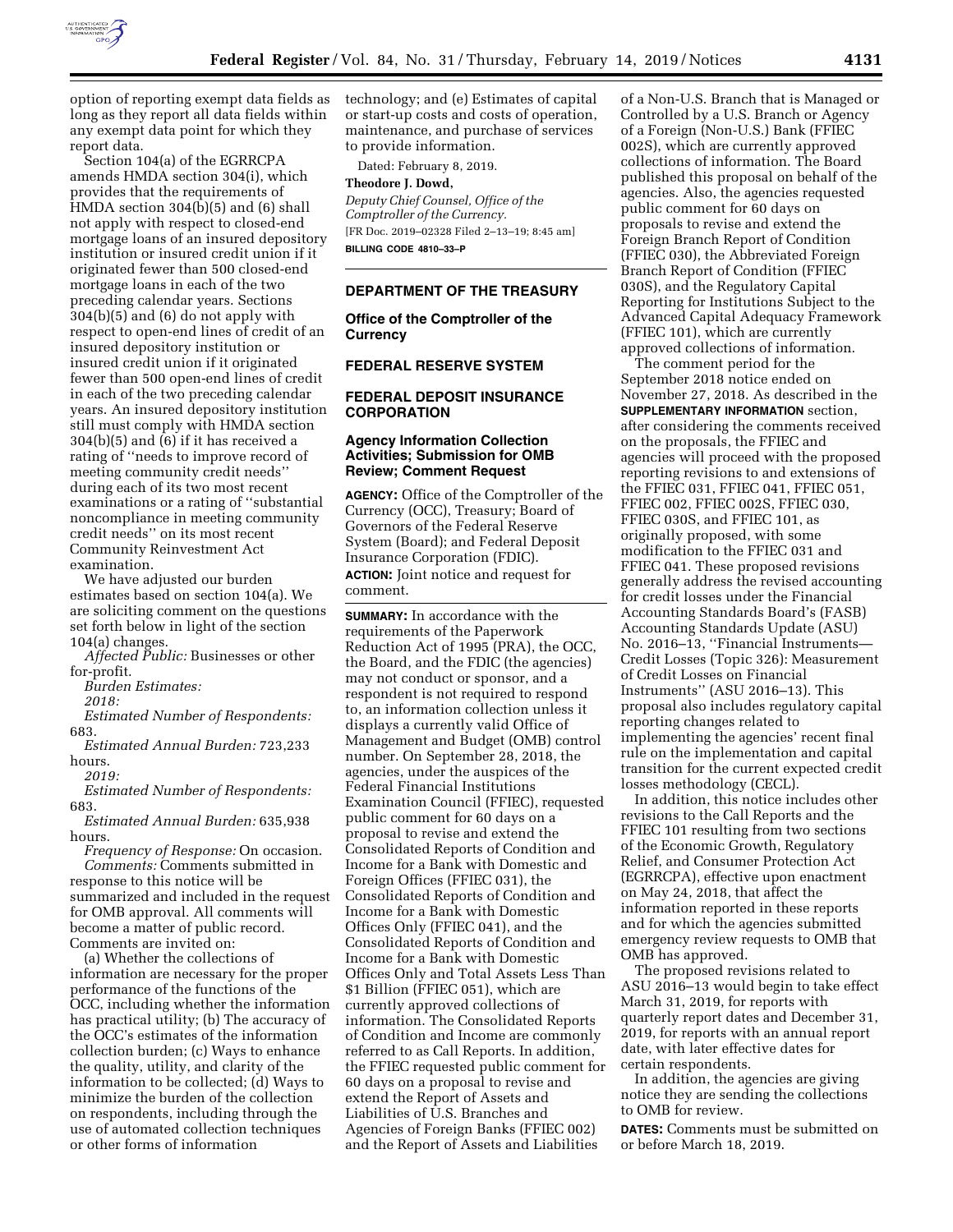**ADDRESSES:** Interested parties are invited to submit written comments to any or all of the agencies. All comments, which should refer to the ''CECL and EGRRCPA Reporting Revisions,'' will be shared among the agencies.

*OCC:* Commenters are encouraged to submit comments by email, if possible. You may submit comments by any of the following methods:

• *Email: [prainfo@occ.treas.gov.](mailto:prainfo@occ.treas.gov)* 

• *Mail:* Legislative and Regulatory Activities Division, Office of the Comptroller of the Currency, Attention: ''CECL and EGRPRA Reporting Revisions,'' 400 7th Street SW, Suite 3E–218, Washington, DC 20219.

• *Hand Delivery/Courier:* 400 7th Street SW, Suite 3E–218, Washington, DC 20219.

• *Fax:* (571) 465–4326.

*Instructions:* You must include ''OCC'' as the agency name and ''CECL and EGRPRA Reporting Revisions,'' in your comment. In general, the OCC will publish your comment on *[www.reginfo.gov](http://www.reginfo.gov)* without change, including any business or personal information that you provide, such as name and address information, email addresses, or phone numbers. Comments received, including attachments and other supporting materials, are part of the public record and subject to public disclosure. Do not include any information in your comment or supporting materials that you consider confidential or inappropriate for public disclosure.

Additionally, please send a copy of your comments by mail to: OCC Desk Officer, U.S. Office of Management and Budget, Attn: 1557–0081, 1557–0099, 1557–0239, 725 17th Street NW, #10235, Washington, DC 20503 or by email to *oira*\_*[submission@omb.eop.gov.](mailto:oira_submission@omb.eop.gov)* 

You may review comments and other related materials that pertain to this information collection following the close of the 30-Day comment period for this notice by any of the following methods:

• *Viewing Comments Electronically:*  Go to *[www.reginfo.gov.](http://www.reginfo.gov)* Click on the ''Information Collection Review'' tab. Underneath the ''Currently under Review'' section heading, from the dropdown menu, select ''Department of Treasury'' and then click ''submit.'' This information collection can be located by searching by OMB control numbers 1557–0081, 1557–0099, and 1557–0239. Upon finding the appropriate information collection, click on the related ''ICR Reference Number.'' On the next screen, select ''View Supporting Statement and Other Documents'' and then click on the link to any comment listed at the bottom of the screen.

• For assistance in navigating *[www.reginfo.gov,](http://www.reginfo.gov)* please contact the Regulatory Information Service Center at (202) 482–7340.

• *Viewing Comments Personally:* You may personally inspect comments at the OCC, 400 7th Street SW, Washington, DC. For security reasons, the OCC requires that visitors make an appointment to inspect comments. You may do so by calling (202) 649–6700 or, for persons who are deaf or hearing impaired, TTY, (202) 649–5597. Upon arrival, visitors will be required to present valid government-issued photo identification and submit to security screening in order to inspect comments.

*Board:* You may submit comments, which should refer to ''CECL and EGRRCPA Reporting Revisions,'' by any of the following methods:

• *Agency Website: [http://](http://www.federalreserve.gov) [www.federalreserve.gov.](http://www.federalreserve.gov)* Follow the instructions for submitting comments at: *[http://www.federalreserve.gov/](http://www.federalreserve.gov/generalinfo/foia/ProposedRegs.cfm)  [generalinfo/foia/ProposedRegs.cfm.](http://www.federalreserve.gov/generalinfo/foia/ProposedRegs.cfm)* 

• *Email: [regs.comments@](mailto:regs.comments@federalreserve.gov) [federalreserve.gov.](mailto:regs.comments@federalreserve.gov)* Include ''CECL and EGRRCPA Reporting Revisions'' in the subject line of the message.

• *Fax:* (202) 452–3819 or (202) 452– 3102.

• *Mail:* Ann E. Misback, Secretary, Board of Governors of the Federal Reserve System, 20th Street and Constitution Avenue NW, Washington, DC 20551.

All public comments are available from the Board's website at *[www.federalreserve.gov/generalinfo/](http://www.federalreserve.gov/generalinfo/foia/ProposedRegs.cfm) [foia/ProposedRegs.cfm](http://www.federalreserve.gov/generalinfo/foia/ProposedRegs.cfm)* as submitted, unless modified for technical reasons. Accordingly, your comments will not be edited to remove any identifying or contact information. Public comments may also be viewed electronically or in paper form in Room 3515, 1801 K Street NW (between 18th and 19th Streets NW), Washington, DC 20006 between 9:00 a.m. and 5:00 p.m. on weekdays.

*FDIC:* You may submit comments, which should refer to ''CECL and EGRRCPA Reporting Revisions,'' by any of the following methods:

• *Agency Website: [https://](https://www.fdic.gov/regulations/laws/federal/) [www.fdic.gov/regulations/laws/federal/.](https://www.fdic.gov/regulations/laws/federal/)*  Follow the instructions for submitting comments on the FDIC's website.

• *Federal eRulemaking Portal: [https://www.regulations.gov.](https://www.regulations.gov)* Follow the instructions for submitting comments.

• *Email: [comments@FDIC.gov.](mailto:comments@FDIC.gov)*  Include ''CECL and EGRRCPA Reporting Revisions'' in the subject line of the message.

• *Mail:* Manuel E. Cabeza, Counsel, Attn: Comments, Room MB–3007, Federal Deposit Insurance Corporation, 550 17th Street, NW, Washington, DC 20429.

• *Hand Delivery:* Comments may be hand delivered to the guard station at the rear of the 550 17th Street Building (located on F Street) on business days between 7:00 a.m. and 5:00 p.m.

*Public Inspection:* All comments received will be posted without change to *[https://www.fdic.gov/regulations/](https://www.fdic.gov/regulations/laws/federal/)  [laws/federal/](https://www.fdic.gov/regulations/laws/federal/)* including any personal information provided. Paper copies of public comments may be requested from the FDIC Public Information Center by telephone at (877) 275–3342 or (703) 562–2200.

Additionally, commenters may send a copy of their comments to the OMB desk officer for the agencies by mail to the Office of Information and Regulatory Affairs, U.S. Office of Management and Budget, New Executive Office Building, Room 10235, 725 17th Street NW, Washington, DC 20503; by fax to (202) 395–6974; or by email to *[oira](mailto:oira_submission@omb.eop.gov)*\_ *[submission@omb.eop.gov.](mailto:oira_submission@omb.eop.gov)* 

**FOR FURTHER INFORMATION CONTACT:** For further information about the proposed revisions to the information collections discussed in this notice, please contact any of the agency staff whose names appear below. In addition, copies of the reporting forms for the reports within the scope of this notice can be obtained at the FFIEC's website (*[https://](https://www.ffiec.gov/ffiec_report_forms.htm) [www.ffiec.gov/ffiec](https://www.ffiec.gov/ffiec_report_forms.htm)*\_*report*\_*forms.htm*).

*OCC:* Kevin Korzeniewski, Counsel, (202) 649–5490, or for persons who are deaf or hearing impaired, TTY, (202) 649–5597, Legislative and Regulatory Activities Division, Office of the Comptroller of the Currency, 400 7th Street SW, Washington, DC 20219.

*Board:* Nuha Elmaghrabi, Federal Reserve Board Clearance Officer, (202) 452–3884, Office of the Chief Data Officer, Board of Governors of the Federal Reserve System, 20th and C Streets NW, Washington, DC 20551. Telecommunications Device for the Deaf (TDD) users may call (202) 263–4869.

*FDIC:* Manuel E. Cabeza, Counsel, (202) 898–3767, Legal Division, Federal Deposit Insurance Corporation, 550 17th Street NW, Washington, DC 20429. **SUPPLEMENTARY INFORMATION:** 

#### **I. Background**

*A. ASU 2016–13,* ''*Financial Instruments—Credit Losses (Topic 326): Measurement of Credit Losses on Financial Instruments*''

In June 2016, the FASB issued ASU 2016–13, which introduced CECL for estimating allowances for credit losses and added Topic 326, Credit Losses, to the Accounting Standards Codification (ASC). The new credit losses standard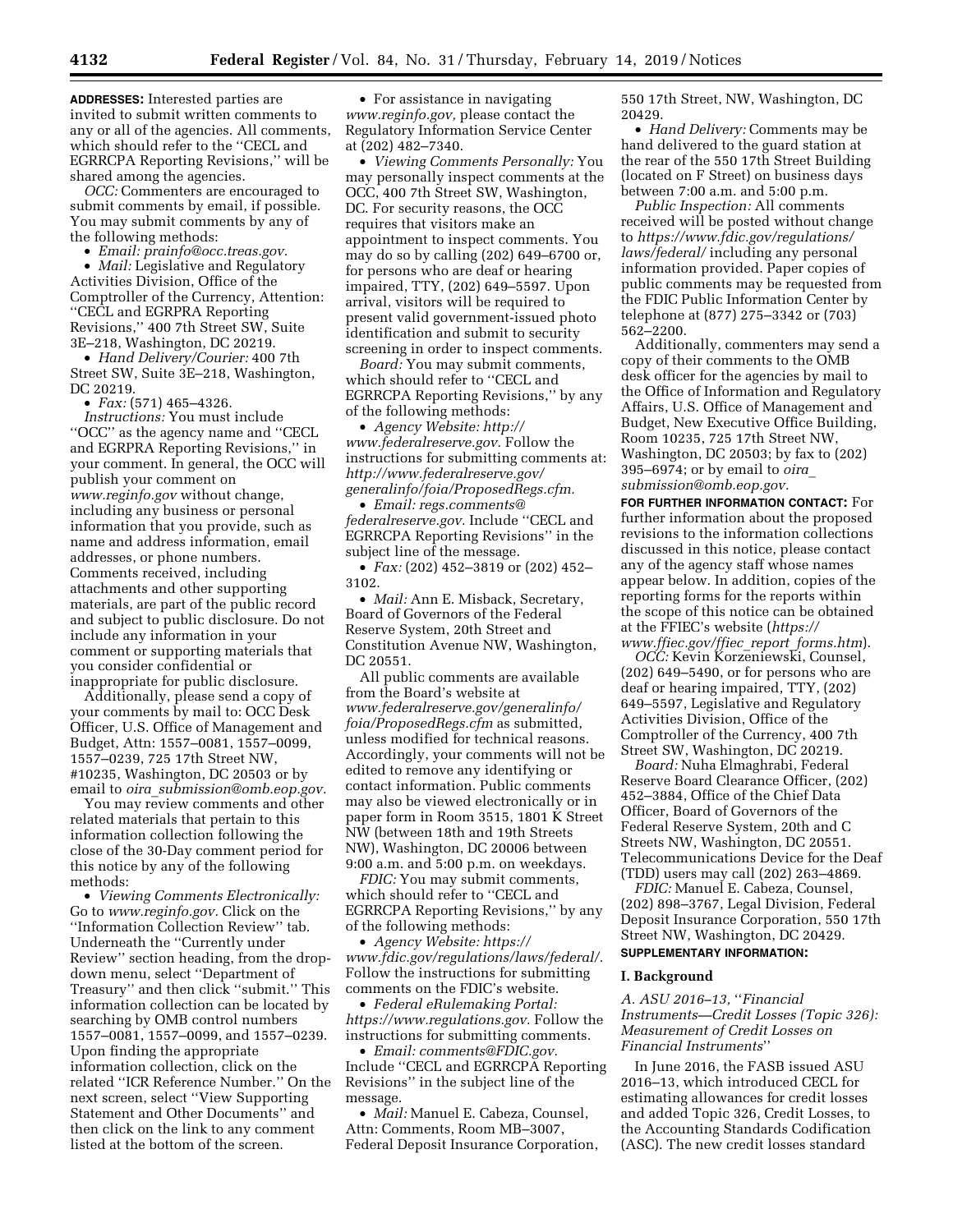changes several aspects of existing U.S. generally accepted accounting principles (U.S. GAAP) as follows:

• Introduction of a New Credit Loss Methodology

The new accounting standard developed by the FASB has been designed to replace the existing incurred loss methodology in U.S. GAAP. Under CECL, the allowance for credit losses is an estimate of the expected credit losses on financial assets measured at amortized cost, which is measured using relevant information about past events, including historical credit loss experience on financial assets with similar risk characteristics, current conditions, and reasonable and supportable forecasts that affect the collectability of the remaining cash flows over the contractual term of the financial assets. In concept, an allowance will be created upon the origination or acquisition of a financial asset measured at amortized cost. At subsequent reporting dates, the allowance will be reassessed for a level that is appropriate as determined in accordance with CECL. The allowance for credit losses under CECL is a valuation account, measured as the difference between the financial assets' amortized cost basis and the amount expected to be collected on the financial assets, *i.e.,* lifetime expected credit losses.

• Reduction in the Number of Credit Impairment Models

Impairment measurement under existing U.S. GAAP has often been considered complex because it encompasses five credit impairment models for different financial assets.<sup>1</sup> In contrast, CECL introduces a single measurement objective to be applied to all financial assets measured at amortized cost, including loans heldfor-investment (HFI) and held-tomaturity (HTM) debt securities. CECL does not, however, specify a single method for measuring expected credit losses; rather, it allows any reasonable approach, as long as the estimate of expected credit losses achieves the objective of the FASB's new accounting standard. Under the existing incurred loss methodology, institutions use various methods, including historical

loss rate methods, roll-rate methods, and discounted cash flow methods, to estimate credit losses. CECL allows the continued use of these methods; however, certain changes to these methods will need to be made in order to estimate lifetime expected credit losses.

• Purchased Credit-Deteriorated (PCD) Financial Assets

CECL introduces the concept of PCD financial assets, which replaces purchased credit-impaired (PCI) assets under existing U.S. GAAP. The differences in the PCD criteria compared to the existing PCI criteria will result in more purchased loans HFI, HTM debt securities, and available-for-sale (AFS) debt securities being accounted for as PCD financial assets. In contrast to the existing accounting for PCI assets, the new standard requires the estimate of expected credit losses embedded in the purchase price of PCD assets to be estimated and separately recognized as an allowance as of the date of acquisition. This is accomplished by grossing up the purchase price by the amount of expected credit losses at acquisition, rather than being reported as a credit loss expense. As a result, as of the acquisition date, the amortized cost basis of a PCD financial asset is equal to the purchase price of the asset plus the allowance for credit losses, rather than equal to the purchase price as is currently recorded for PCI loans.

#### • AFS Debt Securities

The new accounting standard also modifies the existing accounting practices for impairment on AFS debt securities. Under this new standard, institutions will recognize a credit loss on an AFS debt security through an allowance for credit losses, rather than a direct write-down as is required by current U.S. GAAP. The recognized credit loss is limited to the amount by which the amortized cost of the security exceeds fair value. A write-down of an AFS debt security's amortized cost basis to fair value, with any incremental impairment reported in earnings, would be required only if the fair value of the AFS debt security is less than its amortized cost basis and either (1) the institution intends to sell the debt security, or (2) it is more likely than not that the institution will be required to sell the security before recovery of its amortized cost basis.

Although the measurement of credit loss allowances is changing under CECL, the FASB's new accounting standard does not address when a financial asset should be placed in nonaccrual status. Therefore,

institutions should continue to apply the agencies' nonaccrual policies that are currently in place.2 In addition, the FASB retained the existing write-off guidance in U.S. GAAP, which requires an institution to write off a financial asset in the period the asset is deemed uncollectible.

Institutions 3 must apply ASU 2016– 13 in their Call Report, FFIEC 002,4 FFIEC 002S, FFIEC 030, FFIEC 030S, and FFIEC 101 submissions in accordance with the effective dates set forth in the ASU, if an institution is required to file such form. For institutions that are public business entities (PBE) and also are Securities and Exchange Commission (SEC) filers, as both terms are defined in U.S. GAAP, the new credit losses standard is effective for fiscal years beginning after December 15, 2019, including interim periods within those fiscal years. Thus, for an SEC filer that has a calendar year fiscal year, the standard is effective January 1, 2020, and the institution must first apply the new credit losses standard in its Call Report, FFIEC 002,5 FFIEC 002S, FFIEC 030, and FFIEC 101 for the quarter ended March 31, 2020 (and in its FFIEC 030S for December 31, 2020), if the institution is required to file these forms.

For a PBE that is not an SEC filer, the credit losses standard is effective for fiscal years beginning after December 15, 2020, including interim periods within those fiscal years. Thus, for a PBE that is not an SEC filer and has a calendar year fiscal year, the standard is effective January 1, 2021, and the institution must first apply the new credit losses standard in its Call Report, FFIEC 002,6 FFIEC 002S, FFIEC 030, and FFIEC 101 for the quarter ended March 31, 2021 (and in its FFIEC 030S for December 31, 2021), if the institution is required to file these forms.

4As stated in the instructions for the FFIEC 002, U.S. branches and agencies of foreign banks may choose to, but are not required to, maintain an allowance for loan losses on an office level. Similarly, under this proposal, U.S. branches and agencies of foreign banks that have adopted ASU 2016–13 may choose to, but are not required to, maintain allowances for credit losses on loans and other financial assets measured at amortized cost (such as HTM debt securities), net investments in leases, and off-balance sheet credit exposures (not accounted for as insurance) on an office level.

<sup>1</sup>Current U.S. GAAP includes five different credit impairment models for instruments within the scope of CECL: ASC Subtopic 310–10, Receivables-Overall; ASC Subtopic 450–20, Contingencies-Loss Contingencies; ASC Subtopic 310–30, Receivables-Loans and Debt Securities Acquired with Deteriorated Credit Quality; ASC Subtopic 320–10, Investments-Debt and Equity Securities—Overall; and ASC Subtopic 325–40, Investments-Other-Beneficial Interests in Securitized Financial Assets.

<sup>2</sup>For further information, refer to the Glossary entry for ''Nonaccrual Status'' in the FFIEC 031 and FFIEC 041 Call Report instruction book, the FFIEC 051 Call Report instruction book, or the FFIEC 002 instruction book.

<sup>3</sup> Institutions include banks, savings associations, holding companies, U.S. branches and agencies of foreign banks, and foreign branches of U.S. banks and U.S. savings associations.

<sup>5</sup>See footnote 4. 6See footnote 4.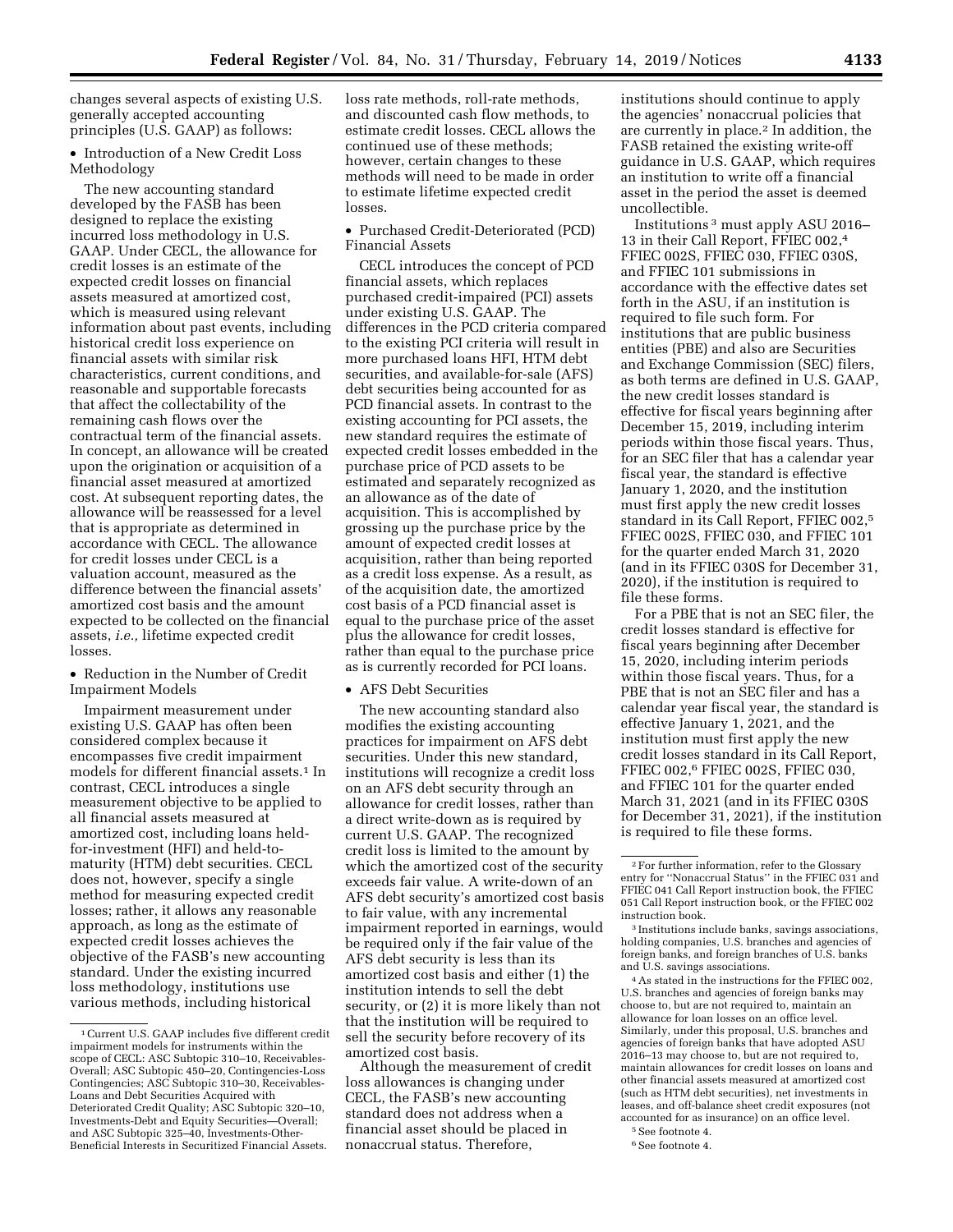For an institution that is not a PBE, the credit losses standard is effective for fiscal years beginning after December 15, 2021, including interim periods within those fiscal years.<sup>7</sup> Thus, for an institution that is not a PBE and has a calendar year fiscal year, the standard is effective January 1, 2022, and the institution must first apply the new

credit losses standard in its Call Report, FFIEC 002,8 FFIEC 002S, FFIEC 030, FFIEC 030S, and FFIEC 101 for the quarter ended March 31, 2022 (and in its FFIEC 030S for December 31, 2022) if the institution is required to file these forms.

For regulatory reporting purposes, early application of the new credit

# EFFECTIVE DATES FOR ASU 2016–13

losses standard is permitted for all institutions for fiscal years beginning after December 15, 2018, including interim periods within those fiscal years.

The following table provides a summary of the effective dates for ASU 2016–13.

|                             | U.S. GAAP effective date                                                                                                      | Regulatory report<br>effective date *                                              |
|-----------------------------|-------------------------------------------------------------------------------------------------------------------------------|------------------------------------------------------------------------------------|
| PBEs That Are SEC Filers    | Fiscal years beginning after 12/15/2019, including interim periods within those<br>fiscal years.                              | 3/31/2020.                                                                         |
| Other PBEs (Non-SEC Filers) | Fiscal years beginning after 12/15/2020, including interim periods within those<br>fiscal years.                              | 3/31/2021.                                                                         |
|                             | Fiscal years beginning after 12/15/2021, including interim periods within those<br>fiscal years. <sup>9</sup>                 | 3/31/2022.10                                                                       |
|                             | Early adoption permitted for fiscal years beginning after 12/15/2018, including<br>interim periods within those fiscal years. | First $3/31$ after the $1/1$<br>effective date of<br>early adoption of<br>the ASU. |

\* For institutions with calendar year fiscal year-ends and reports with quarterly report dates.

For additional information on key elements of the new accounting standard and initial supervisory views with respect to measurement methods, use of vendors, portfolio segmentation, data needs, qualitative adjustments, and allowance processes, refer to the agencies' Joint Statement on the New Accounting Standard on Financial Instruments—Credit Losses issued on June 17, 2016, and Frequently Asked Questions on the New Accounting Standard on Financial Instruments— Credit Losses (CECL FAQs), which were last updated on September 6, 2017.11

### *B. EGRRCPA*

On May 24, 2018, EGRRCPA amended various statutes administered by the agencies and affected regulations issued by the agencies.<sup>12</sup> Two of the amendments made by EGRRCPA, as described below, took effect on the day of EGRRCPA's enactment and impact institutions' regulatory reports. In response to emergency review requests, the agencies received approval from OMB to revise the reporting of information in the Call Reports on certain high volatility commercial real estate (HVCRE) exposures and reciprocal deposits and in the FFIEC 101 report on certain HVCRE exposures for the June 30, 2018, report date. As a result of OMB's emergency approval of

revisions to the information collections affected by the above statutory changes, the expiration date of these collections has been revised to February 28, 2019. The agencies are now undertaking the regular PRA process for revising and extending these information collections for three years as described in this notice.

• HVCRE Exposures

Section 214 of EGRRCPA adds a new Section 51 to the Federal Deposit Insurance Act (FDI Act) governing the risk-based capital requirements for certain acquisition, development, or construction (ADC) loans. EGRRCPA provides that, effective upon enactment, the agencies may only require a depository institution to assign a heightened risk weight to an HVCRE exposure if such exposure is an ''HVCRE ADC Loan,'' as defined in Section 214 of EGRRCPA. Accordingly, a depository institution is permitted to use the definition of HVCRE ADC Loan in place of the existing definition of HVCRE loan when reporting HVCRE exposures held for sale, held for investment, and held for trading on Schedule RC–R, Regulatory Capital, Part II, Risk-Weighted Assets, in the Call Reports, as well as on Schedule B and Schedule G in the FFIEC 101 for institutions required to file that form.

# • Reciprocal Deposits

Section 29 of the FDI Act (12 U.S.C. 1831f), as amended by Section 202 of EGRRCPA, excepts a capped amount of reciprocal deposits from treatment as brokered deposits for qualifying institutions, effective upon enactment. The current Call Report instructions, consistent with the law prior to the enactment of EGRRCPA, treat all reciprocal deposits as brokered deposits. When reporting in the Call Report, institutions should apply the newly defined terms and other provisions of Section 202 to determine whether they and their reciprocal deposits are eligible for the statutory exclusion and report as brokered deposits in Schedule RC–E, and brokered reciprocal deposits in Schedule RC–O, only those reciprocal deposits that are considered brokered reciprocal deposits under the new law.

# **II. Affected Reports and Specific Revisions**

### *A. Call Reports*

The agencies propose to extend for three years, with revision, the FFIEC 031, FFIEC 041, and FFIEC 051 Call Reports.

*Report Title:* Consolidated Reports of Condition and Income (Call Report).

*Form Numbers:* FFIEC 031 (for banks and savings associations with domestic

<sup>7</sup>Subsequent to the publishing of the initial 60 day **Federal Register** notice for this proposal, the FASB amended the effective date to the periods indicated for entities that are not PBEs (non-PBEs) through an ASU issued November 15, 2018, ASU No. 2018–19, Codification Improvements to Topic 326: Financial Instruments—Credit Losses. The

effective date for these entities reflected in this notice has been updated as appropriate.<br><sup>8</sup>See footnote 4.

<sup>9</sup>See footnote 7.

 $^{\rm 10}$  See footnote 7.

<sup>11</sup>The CECL FAQs and a related link to the joint statement can be found on the following agency

websites: Board: *[https://www.federalreserve.gov/](https://www.federalreserve.gov/supervisionreg/srletters/sr1708a1.pdf)  [supervisionreg/srletters/sr1708a1.pdf;](https://www.federalreserve.gov/supervisionreg/srletters/sr1708a1.pdf)* FDIC: *[https://](https://www.fdic.gov/news/news/financial/2017/fil17041a.pdf)  [www.fdic.gov/news/news/financial/2017/](https://www.fdic.gov/news/news/financial/2017/fil17041a.pdf)  [fil17041a.pdf;](https://www.fdic.gov/news/news/financial/2017/fil17041a.pdf)* OCC: *[https://www.occ.gov/topics/](https://www.occ.gov/topics/bank-operations/accounting/cecl/cecl-faqs.html)  [bank-operations/accounting/cecl/cecl-faqs.html.](https://www.occ.gov/topics/bank-operations/accounting/cecl/cecl-faqs.html)* 

<sup>12</sup>Public Law 115–174, 132 Stat. 1296 (2018).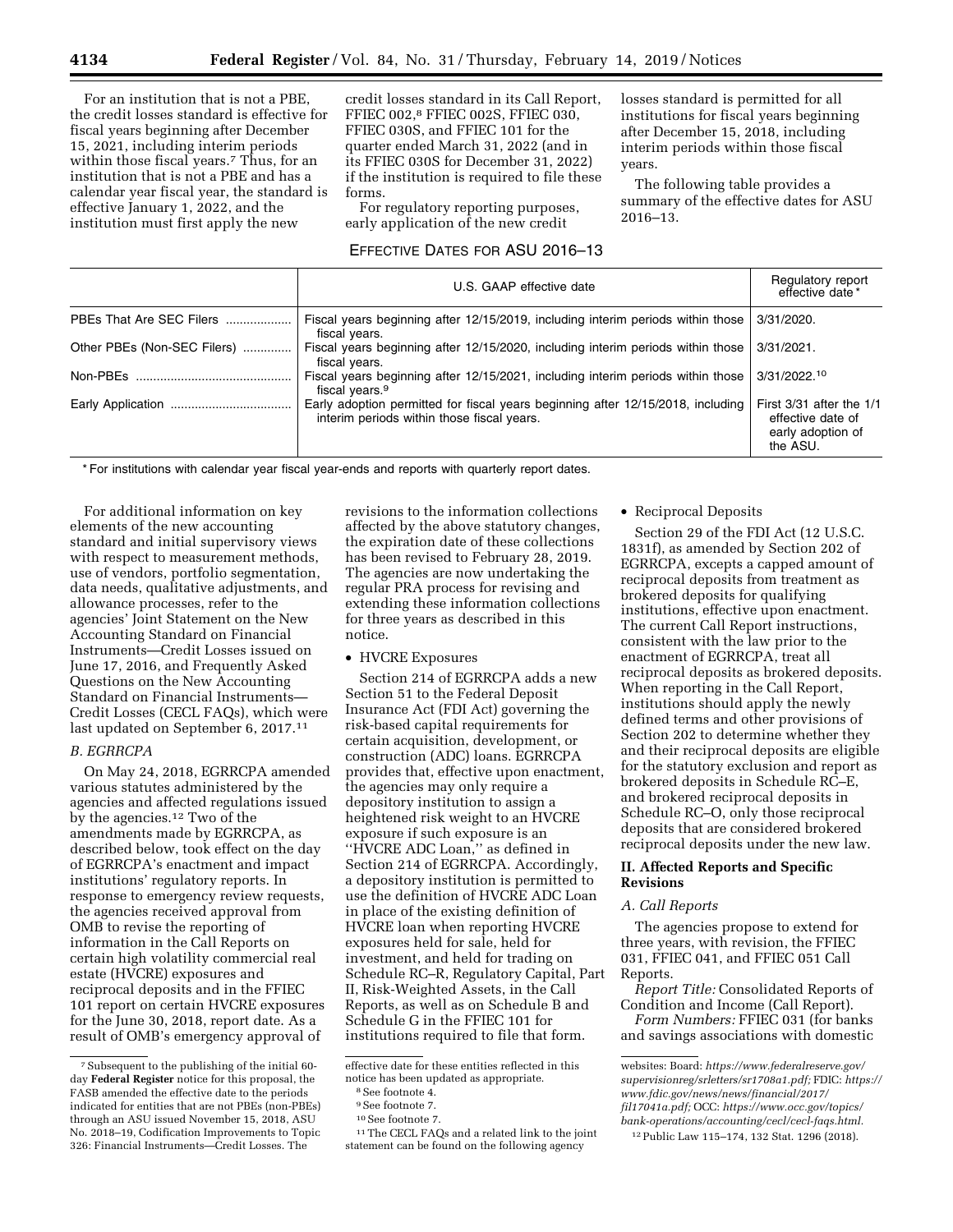and foreign offices), FFIEC 041 (for banks and savings associations with domestic offices only),<sup>13</sup> and FFIEC 051 (for banks and savings associations with domestic offices only and total assets less than \$1 billion).

*Frequency of Response:* Quarterly. *Affected Public:* Business or other forprofit.

#### OCC

*OMB Control No.:* 1557–0081. *Estimated Number of Respondents:*  1,207 national banks and federal savings

associations. *Estimated Average Burden per Response:* 45.76 burden hours per

quarter to file. *Estimated Total Annual Burden:* 

220,929 burden hours to file.

### Board

*OMB Control No.:* 7100–0036. *Estimated Number of Respondents:* 

796 state member banks. *Estimated Average Burden per Response:* 50.11 burden hours per quarter to file.

*Estimated Total Annual Burden:*  159,550 burden hours to file.

#### FDIC

*OMB Control No.:* 3064–0052. *Estimated Number of Respondents:*  3,523 insured state nonmember banks and state savings associations.

*Estimated Average Burden per Response:* 44.65 burden hours per quarter to file.

*Estimated Total Annual Burden:*  629,208 burden hours to file.

The estimated average burden hours collectively reflect the estimates for the FFIEC 031, the FFIEC 041, and the FFIEC 051 reports. When the estimates are calculated by type of report across the agencies, the estimated average burden hours per quarter are 95.47 (FFIEC 031), 55.71 (FFIEC 041), and 39.77 (FFIEC 051). The estimated burden per response for the quarterly filings of the Call Report is an average that varies by agency because of differences in the composition of the banks and savings associations under each agency's supervision (*e.g.,* size distribution of such institutions, types of activities in which they are engaged, and existence of foreign offices).

*Type of Review:* Extension and revision of currently approved collections.

#### General Description of Reports

The Call Report information collections are mandatory: 12 U.S.C. 161

(for national banks), 12 U.S.C. 324 (for state member banks), 12 U.S.C. 1817 (for insured state nonmember commercial and savings banks), and 12 U.S.C. 1464 (for federal and state savings associations). At present, except for selected data items and text, these information collections are not given confidential treatment.

### Abstract

Banks and savings associations submit Call Report data to the agencies each quarter for the agencies' use in monitoring the condition, performance, and risk profile of individual institutions and the industry as a whole. Call Report data serve a regulatory or public policy purpose by assisting the agencies in fulfilling their shared missions of ensuring the safety and soundness of financial institutions and the financial system and protecting consumer financial rights, as well as agency-specific missions affecting national and state-chartered institutions, such as conducting monetary policy, ensuring financial stability, and administering federal deposit insurance. Call Reports are the source of the most current statistical data available for identifying areas of focus for on-site and off-site examinations. Among other purposes, the agencies use Call Report data in evaluating institutions' corporate applications, including, in particular, interstate merger and acquisition applications for which the agencies are required by law to determine whether the resulting institution would control more than 10 percent of the total amount of deposits of insured depository institutions in the United States. Call Report data also are used to calculate institutions' deposit insurance and Financing Corporation assessments and national banks' and federal savings associations' semiannual assessment fees.

#### *B. FFIEC 002 and 002S*

The Board proposes to extend for three years, with revision, on behalf of the agencies the FFIEC 002 and FFIEC 002S reports.

*Report Titles:* Report of Assets and Liabilities of U.S. Branches and Agencies of Foreign Banks; Report of Assets and Liabilities of a Non-U.S. Branch that is Managed or Controlled by a U.S. Branch or Agency of a Foreign (Non-U.S.) Bank.

*Form Numbers:* FFIEC 002; FFIEC 002S.

*OMB control number:* 7100–0032. *Frequency of Response:* Quarterly. *Affected Public:* Business or other forprofit.

*Respondents:* All state-chartered or federally-licensed U.S. branches and agencies of foreign banking organizations, and all non-U.S. branches managed or controlled by a U.S. branch or agency of a foreign banking organization.

*Estimated Number of Respondents:*  FFIEC 002—209; FFIEC 002S—38.

*Estimated Average Burden per Response:* FFIEC 002—23.87 hours; FFIEC 002S—6.0 hours.

*Estimated Total Annual Burden:*  FFEIC 002—19,955 hours; FFIEC 002S—

912 hours.

*Type of Review:* Extension and revision of currently approved collections.

#### General Description of Reports

These information collections are mandatory (12 U.S.C. 3105(c)(2), 1817(a)(1) and (3), and 3102(b)). Except for select sensitive items, the FFIEC 002 is not given confidential treatment; the FFIEC 002S is given confidential treatment (5 U.S.C. 552(b)(4) and (8)).

#### Abstract

On a quarterly basis, all U.S. branches and agencies of foreign banks are required to file the FFIEC 002, which is a detailed report of condition with a variety of supporting schedules. This information is used to fulfill the supervisory and regulatory requirements of the International Banking Act of 1978. The data are also used to augment the bank credit, loan, and deposit information needed for monetary policy and other public policy purposes. The FFIEC 002S is a supplement to the FFIEC 002 that collects information on assets and liabilities of any non-U.S. branch that is managed or controlled by a U.S. branch or agency of the foreign bank. A non-U.S. branch is managed or controlled by a U.S. branch or agency if a majority of the responsibility for business decisions, including but not limited to decisions with regard to lending or asset management or funding or liability management, or the responsibility for recordkeeping with respect to assets or liabilities for that foreign branch, resides at the U.S. branch or agency. A separate FFIEC 002S must be completed for each managed or controlled non-U.S. branch. The FFIEC 002S must be filed quarterly along with the U.S. branch or agency's FFIEC 002. The data from both reports are used for (1) monitoring deposit and credit transactions of U.S. residents; (2) monitoring the impact of policy changes; (3) analyzing structural issues concerning foreign bank activity in U.S. markets; (4) understanding flows of banking funds and indebtedness of

<sup>13</sup>Banks and savings associations with domestic offices only and total consolidated assets of \$100 billion or more file the FFIEC 031 report rather than the FFIEC 041 report.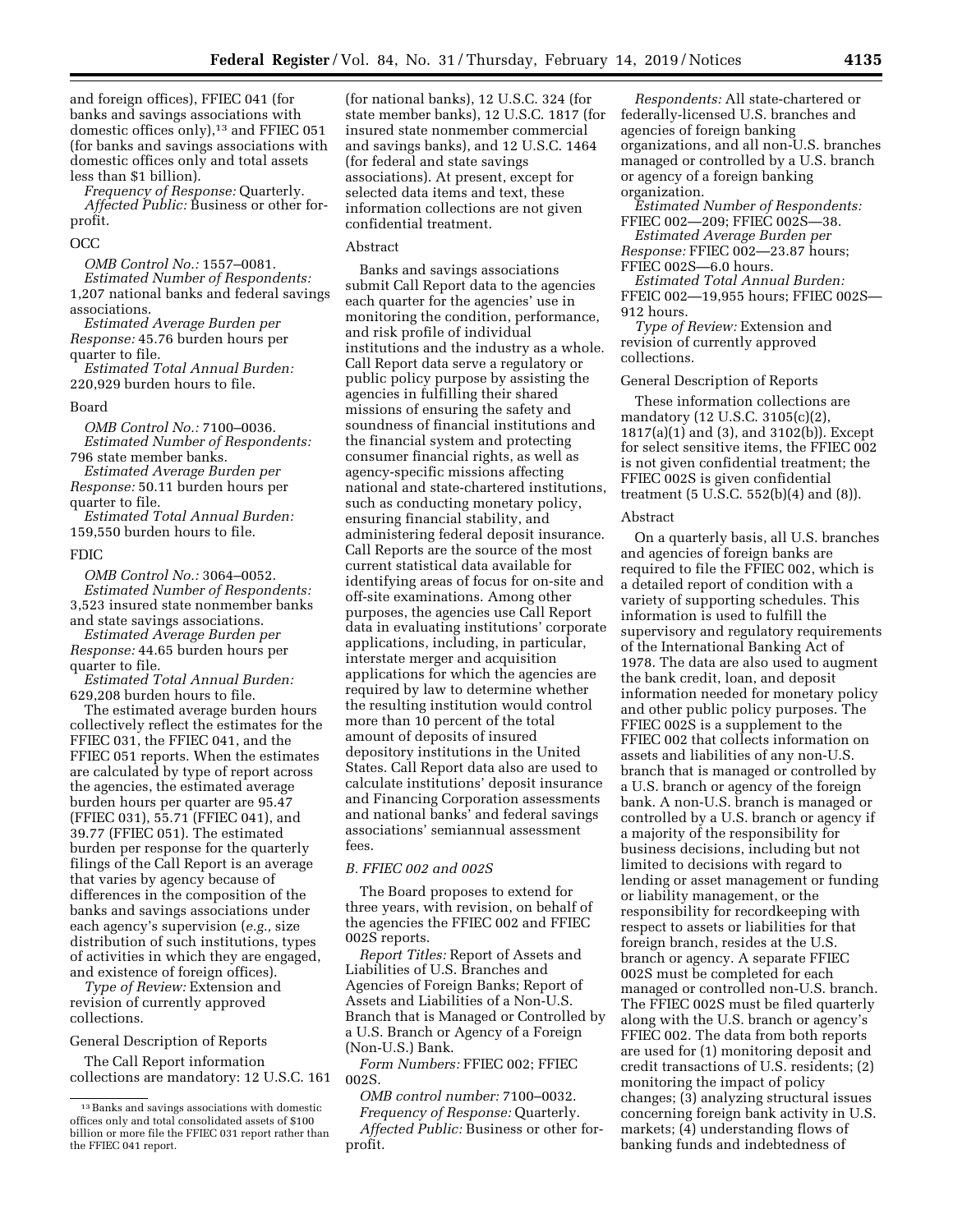data collected by the International Monetary Fund and the Bank for International Settlements that are used in economic analysis; and (5) assisting in the supervision of U.S. offices of foreign banks. The Federal Reserve System collects and processes these reports on behalf of all three agencies.

## *C. FFIEC 030 and 030S*

The agencies propose to extend for three years, with revision, the FFIEC 030 and FFIEC 030S reports.

*Report Title:* Foreign Branch Report of Condition.

*Form Numbers:* FFIEC 030 and FFIEC 030S.

*Frequency of Response:* Annually,

and quarterly for significant branches. *Affected Public:* Business or other for profit.

### OCC

*OMB Number:* 1557–0099. *Estimated Number of Respondents:*  199 annual branch respondents (FFIEC 030); 57 quarterly branch respondents (FFIEC 030); 30 annual branch respondents (FFIEC 030S).

*Estimated Average Time per Response:* 3.4 burden hours (FFIEC 030); 0.5 burden hours (FFIEC 030S).

*Estimated Total Annual Burden:*  1,467 burden hours.

#### Board

*OMB Number:* 7100–0071. *Estimated Number of Respondents:* 14 annual branch respondents (FFIEC 030); 24 quarterly branch respondents (FFIEC 030); 11 annual branch respondents (FFIEC 030S).

*Estimated Average Time per Response:* 3.4 burden hours (FFIEC 030); 0.5 burden hours (FFIEC 030S).

*Estimated Total Annual Burden:* 380 burden hours.

## FDIC

*OMB Number:* 3064–0011. *Estimated Number of Respondents:* 8 annual branch respondents (FFIEC 030); 1 quarterly branch respondent (FFIEC 030); 8 annual branch respondents (FFIEC 030S).

*Estimated Average Time per Response:* 3.4 burden hours (FFIEC 030); 0.5 burden hours (FFIEC 030S).

*Estimated Total Annual Burden:* 45 burden hours.

*Type of Review:* Extension and revision of currently approved collections.

General Description of Reports

This information collection is mandatory: 12 U.S.C. 602 (Board); 12 U.S.C. 161 and 602 (OCC); and 12 U.S.C.

developing countries in connection with 1828 (FDIC). This information collection is given confidential treatment under 5 U.S.C. 552(b)(4) and (8).

### Abstract

The FFIEC 030 collects asset and liability information for foreign branches of insured U.S. banks and insured U.S. savings associations (U.S. depository institutions) and is required for regulatory and supervisory purposes. The information is used to analyze the foreign operations of U.S. institutions. All foreign branches of U.S. institutions regardless of charter type file this report as provided in the instructions to the FFIEC 030 and FFIEC 030S.

A U.S. depository institution generally must file a separate report for each foreign branch, but in some cases may consolidate filing for multiple foreign branches in the same country, as described below. A branch with either total assets of at least \$2 billion or commitments to purchase foreign currencies and U.S. dollar exchange of at least \$5 billion as of the end of a calendar quarter is considered a ''significant branch'' and an FFIEC 030 report is required to be filed quarterly. A U.S. depository institution with a foreign branch having total assets in excess of \$250 million that does not meet either of the criteria to file quarterly must file the entire FFIEC 030 report for this foreign branch on an annual basis as of December 31.

A U.S. depository institution with a foreign branch having total assets of \$50 million or more, but less than or equal to \$250 million that does not meet the criteria to file the FFIEC 030 report must file the FFIEC 030S report for this foreign branch on an annual basis as of December 31. A U.S. depository institution with a foreign branch having total assets of less than \$50 million is exempt from filing the FFIEC 030 and 030S reports.

# *D. FFIEC 101*

The agencies propose to extend for three years, with revision, the FFIEC 101 report.

*Report Title:* Risk-Based Capital Reporting for Institutions Subject to the Advanced Capital Adequacy Framework.

*Form Number:* FFIEC 101. *Frequency of Response:* Quarterly.

*Affected Public:* Business or other forprofit.

# OCC

*OMB Control No.:* 1557–0239. *Estimated Number of Respondents:* 20 national banks and federal savings associations.

*Estimated Time per Response:* 674 burden hours per quarter to file. *Estimated Total Annual Burden:*  53,920 burden hours to file.

#### Board

*OMB Control No.:* 7100–0319. *Estimated Number of Respondents:* 6 state member banks; 16 bank holding companies and savings and loan holding companies; and 6 intermediate holding companies.

*Estimated Time per Response:* 674 burden hours per quarter for state member banks to file, 677 burden hours per quarter for bank holding companies and savings and loan holding companies to file; and 3 burden hours per quarter for intermediate holding companies to file.

*Estimated Total Annual Burden:*  16,176 burden hours for state member banks to file; 43,328 burden hours for bank holding companies and savings and loan holding companies to file; and 72 burden hours for intermediate holding companies to file.

#### FDIC

*OMB Control No.:* 3064–0159. *Estimated Number of Respondents:* 2 insured state nonmember banks and state savings associations.

*Estimated Time per Response:* 674 burden hours per quarter to file.

*Estimated Total Annual Burden:*  5,392 burden hours to file.

*Type of Review:* Extension and revision of currently approved collections.

General Description of Reports

Each advanced approaches institution 14 is required to report quarterly regulatory capital data on the FFIEC 101. The FFIEC 101 information collection is mandatory for advanced approaches institutions: 12 U.S.C. 161 (national banks), 12 U.S.C. 324 (state member banks), 12 U.S.C. 1844(c) (bank holding companies), 12 U.S.C. 1467a(b) (savings and loan holding companies), 12 U.S.C. 1817 (insured state nonmember commercial and savings banks), 12 U.S.C. 1464 (savings associations), and 12 U.S.C. 1844(c), 3106, and 3108 (intermediate holding companies). Certain data items in this information collection are given confidential treatment under 5 U.S.C. 552(b)(4) and (8).

#### Abstract

The agencies use data reported in the FFIEC 101 to assess and monitor the levels and components of each reporting